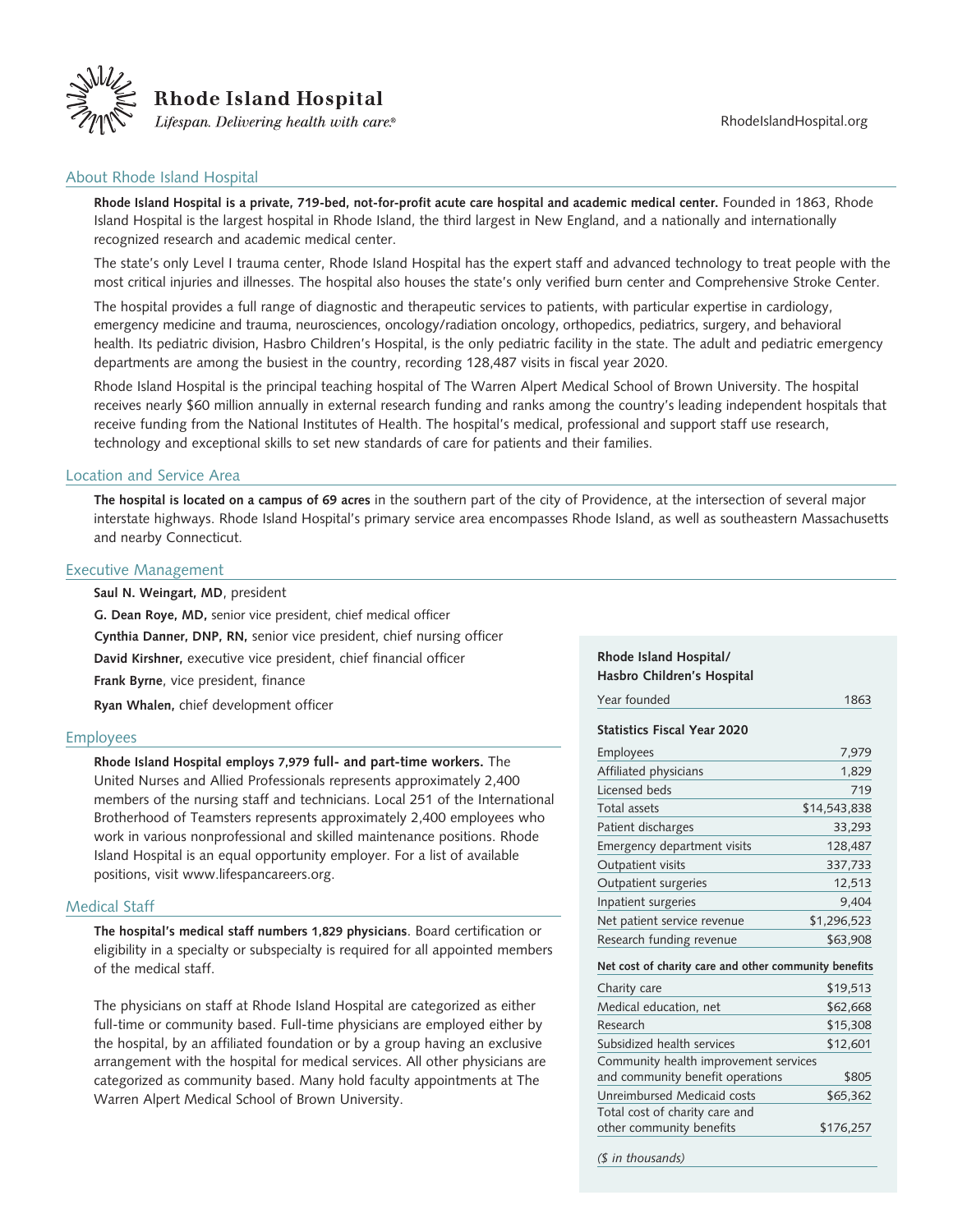# Nursing Services

Affiliations with various colleges and schools of nursing enhance the recruitment of staff and promote education and research. Nurse staffing requirements are based on patient care needs, which are reviewed every shift to ensure appropriate levels of care. To manage short-term fluctuations in census and nurse staffing, Rhode Island Hospital has a hospital-based, per diem staff of roughly 248 nurses.

### Research

**In the past twenty years,** Rhode Island Hospital researchers have dramatically increased the amount of funding flowing to the hospital for a wide variety of groundbreaking work, from \$18.8 million in 1998 to nearly \$60 million in 2020. Researchers are studying everything from pediatric asthma and breast cancer vaccination, to the efficacy of deep brain stimulation for depression and new treatments for abnormal heart rhythms and sudden death from heart attacks.

# Licensure, Accreditations and Memberships

**Rhode Island Hospital is licensed by the Rhode Island Department of Health** to operate 719 acute care beds. The hospital is accredited by The Joint Commission. Many of Rhode Island Hospital's programs are also accredited, including its Comprehensive Stroke Center. The hospital is a member of numerous professional associations, including the Council of Teaching Hospitals of the Association of Medical Colleges, New England Hospital Assembly, and Vizient.

# Directions to Rhode Island Hospital

593 Eddy Street Providence, RI 02903 401-444-4000

## **From Points South**

Take I-95 North to Exit 20 (Point Street). Turn right onto Point Street, turn right onto Eddy Street. To reach the Zecchino Pavilion (Main Building) or Jane Brown, continue straight through the light and take the first right into the main entrance. To reach other points on campus, such as the Cooperative Care Center, Medical Office Center, the Andrew F. Anderson Emergency Center, Hasbro Children's Hospital or the Ambulatory Patient Care Building, continue to the next set of lights, take a right onto Dudley Street and follow the signs.

# **From Points North**

Take I-95 South. Just after exit 20 to I-195 East, take the Exit 19 ramp, which splits left and right. Stay to the left of the split, and proceed to a set of traffic lights. At the lights, take a right onto Eddy Street. To reach the Zecchino Pavilion (Main Building) or Jane Brown, take the first right into the main entrance. To reach other points on campus, such as the Cooperative Care Center, Medical Office Center, the Andrew F. Anderson Emergency Center, Hasbro Children's Hospital or the Ambulatory Patient Care Building, continue to the next set of lights, take a right onto Dudley Street and follow the signs.